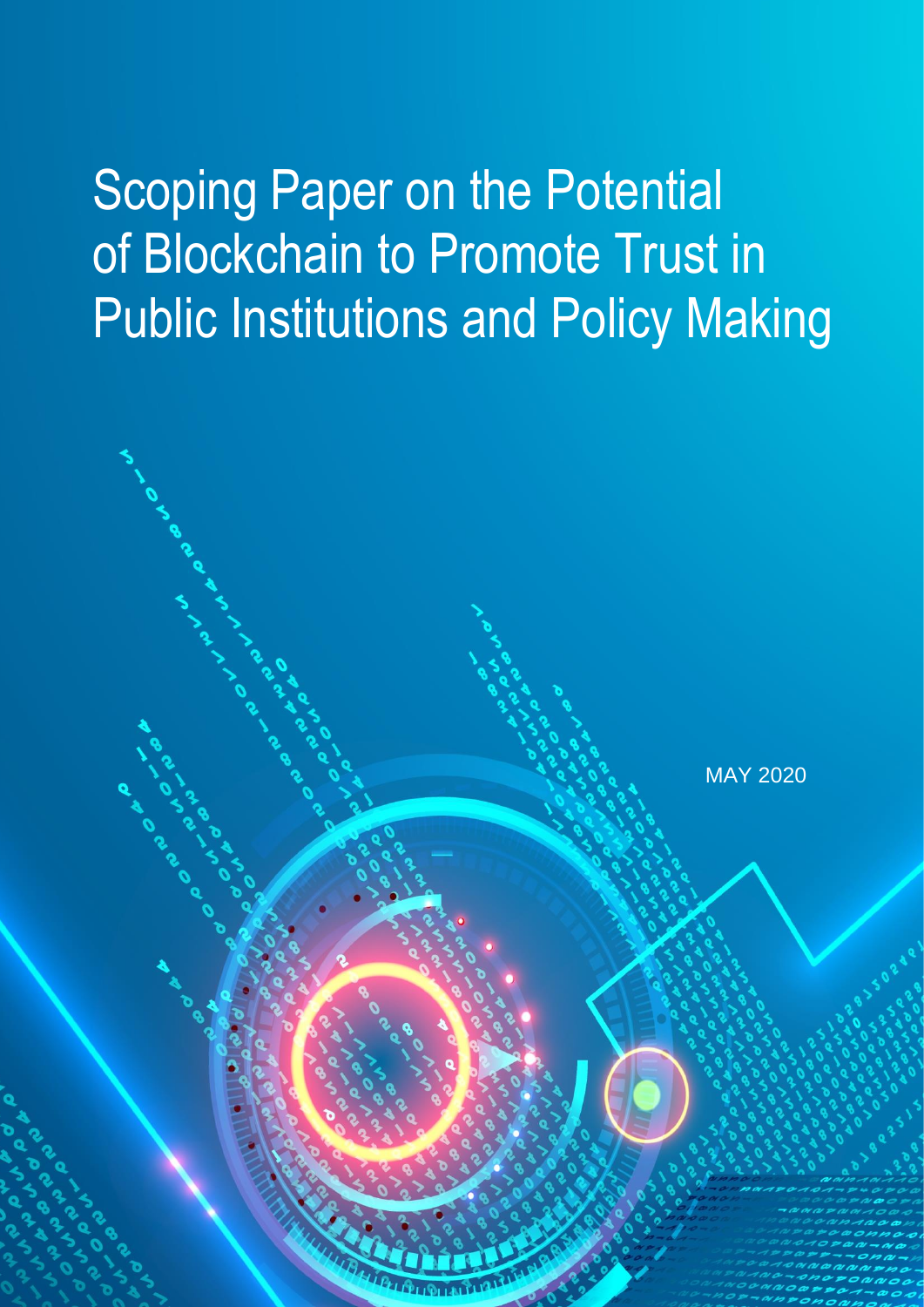This scoping paper reviews the current landscape for the use of blockchain technologies to improve public procurement processes and focuses in particular on options for the Slovak Republic. It was jointly prepared by the Slovak University of Technology and the OECD in cooperation with the Office of the Deputy Prime Minister of the Slovak Republic and serves to inform discussions taking place within the programme of work for the OECD Blockchain Policy Centre and at the annual OECD Global Blockchain Policy Forum.

The opinions expressed and arguments employed herein are those of the authors and do not necessarily reflect the official views of OECD member countries, the Office of the Deputy Prime Minister of the Slovak Republic or the Slovak University of Technology.

This document and any map included herein are without prejudice to the status of or sovereignty over any territory, to the delimitation of international frontiers and boundaries and to the name of any territory, city or area.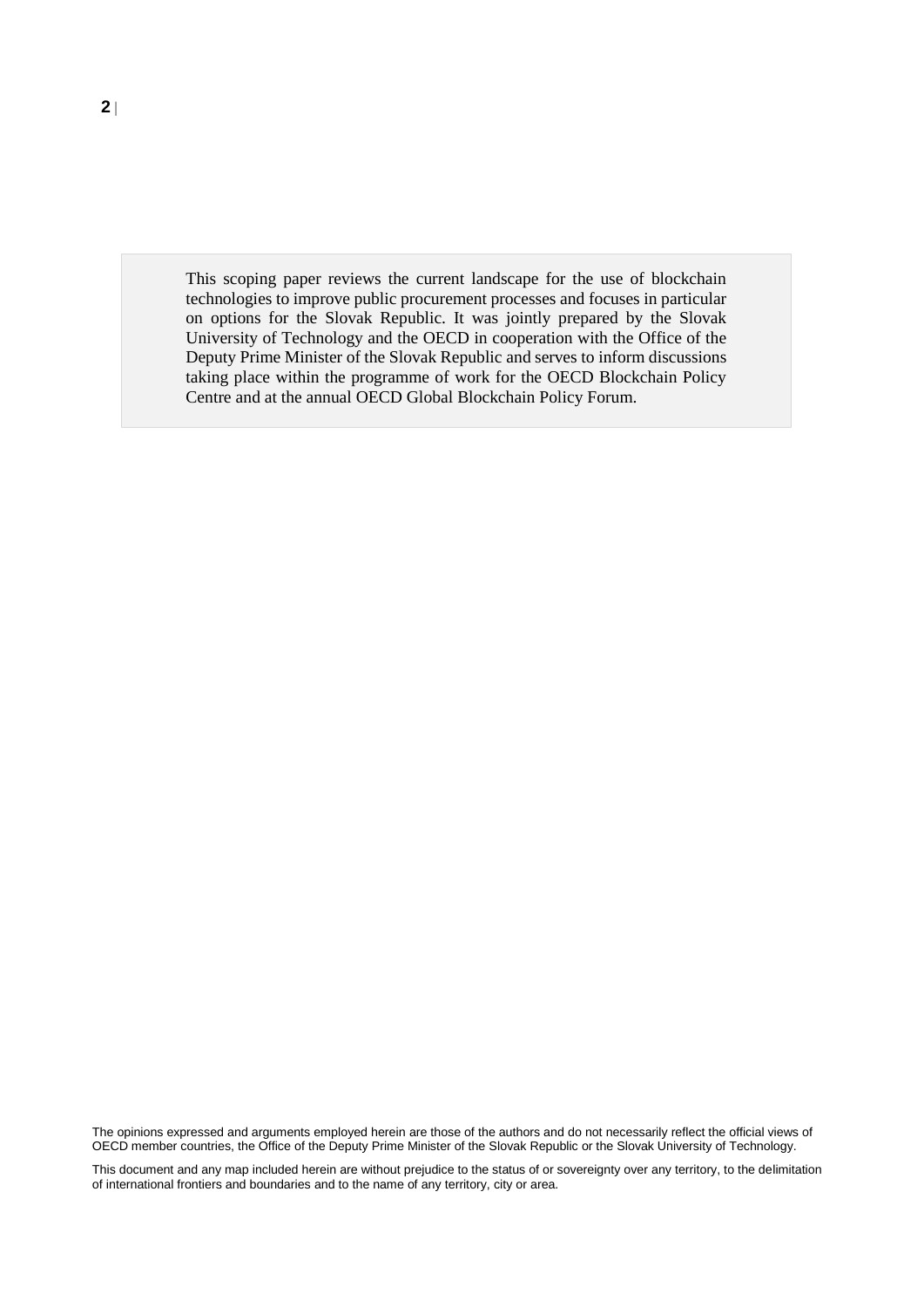# **Blockchain and Trust**

#### **Introduction to Distributed Ledger Technology (DLT)**

Distributed ledger technology (DLT), and blockchain more specifically, is often referred to as the 'trust machine' due to its ability to facilitate peer-to-peer transactions without requiring a third party or a pre-existing trust-based relationship (Economist, 2015). It offers a decentralised database that is managed by and accessible to various participants. By creating a distributed ledger of transactions and other information, it provides greater transparency and increased security against fraud or manipulation.

Blockchain is currently the most common type of DLT and although each type of blockchain is different, they share a specific set of features. Blockchain offers a shared database, where the information is maintained by means of a sequence of 'blocks' that are immutably sealed by a cryptographic signature called a hash.

By beginning the next block of transactions with the hash of the previous block, participants are able to verify that the information within the block has not been manipulated. It establishes trust by recording all transactions on a ledger, which is distributed to all users of the network (called nodes). These nodes periodically update the distributed ledger by mutually voting on the validity of a transaction (known as the consensus mechanism), and updating the ledgers of all participants so that false or fraudulent transactions cannot be validated. This process removes the need for a central, verifying authority by creating an immutable distributed ledger of transactions, which can be trusted and easily accessed by all members.



#### **Infographic 1. Blockchain in practice**

A block is comprised of a group of transactions from the same time period, like a page from a record book

It is important to emphasise that there are different types of blockchain, which have various benefits and limitations depending on their features. Two of the most important considerations are whether the blockchain is public or private, and permissioned or permission-less. Public blockchains are open for anyone to access, while private blockchains can only be viewed by invited members of the network. Similarly,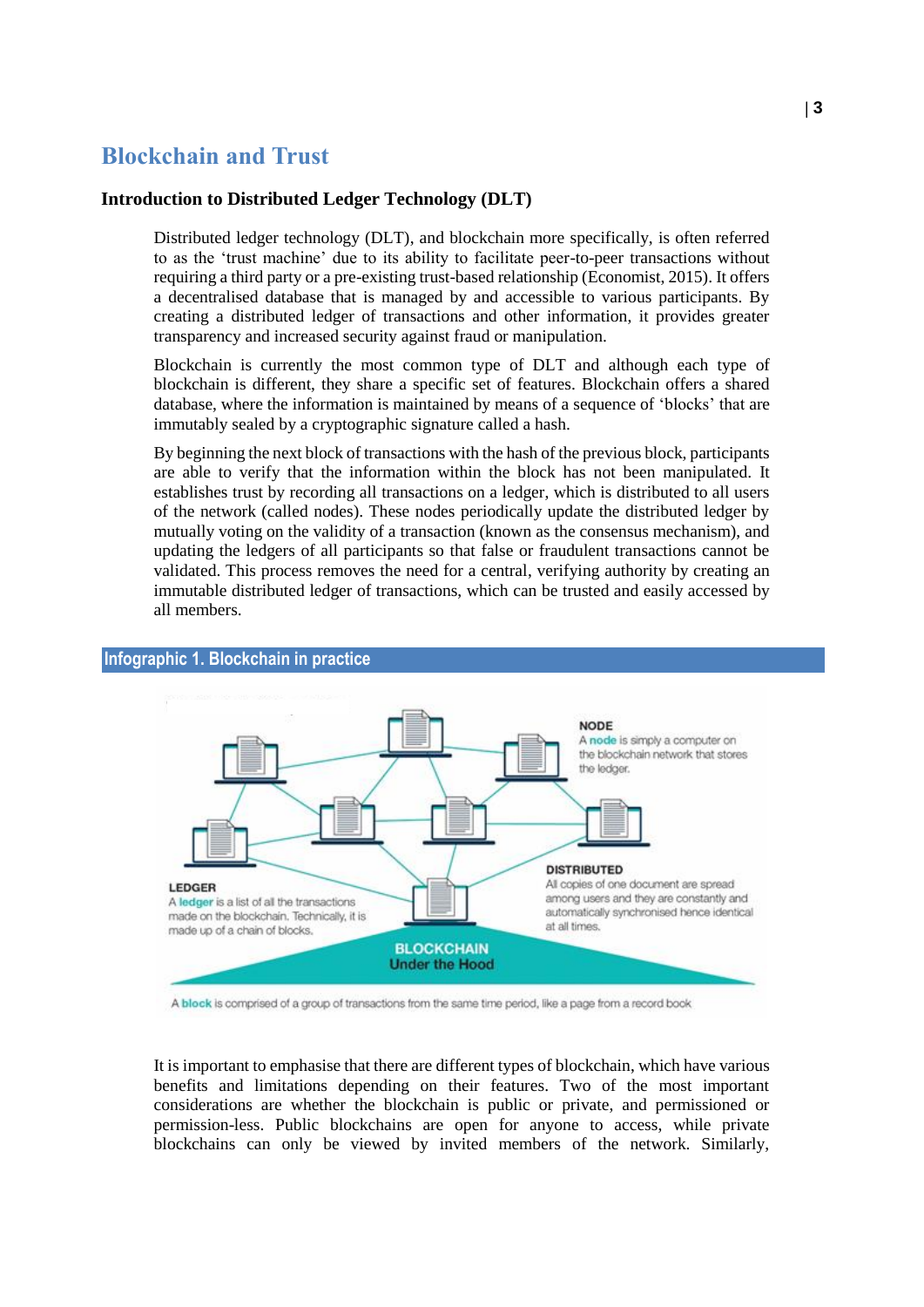permissioned blockchains only allow a select group of users to generate transactions (write) and verify new blocks (commit), while permission-less blockchains may be updated by anyone. Many, if not most government applications of distributed ledger technology use permissioned blockchains in order to allow public officials the ability to control access (Berryhill, Bourgery and Hanson,  $2018_{[1]}$ ).

Some blockchain platforms also allow for so-called "smart contracts", which are selfexecuting actions whose terms are written into code on the blockchain. These smart contracts can be useful as they allow for the instantaneous and efficient provision of payments for example, without the possibility of delay, censorship, corruption or thirdparty interference. Some examples of the implementation of smart contracts by governments are the distribution of payments for grants and social security, and the automated collection of tax  $(M. Staples, 2017<sub>[2]</sub>).$ 

In this paper, we will use the terms "blockchain" and "distributed ledger technology (DLT)" interchangeably.

#### **Blockchain applications in the public sector**

Although the adoption of blockchain technology has been most extensive in the financial services sector, its ability to create trust and streamline administrative processes means that blockchain is also being tested and applied in the public sector (Berryhill, Bourgery and Hanson,  $2018<sub>[1]</sub>$ ). Governments around the world are rapidly expanding their exploration of blockchain technology for a variety of use cases, including:

 Streamlining interagency processes

- Identification Personal Records Tax administration
- Energy utilities Land title registry Voting
	- Public procurement Benefits,
- 
- - entitlements and aid

In many instances, the application of blockchain in one area of the public sector can evolve to enable a number of the above use cases to interact, resulting in an even more efficient system. For example, registering a land title to someone's identity would allow them to easily substantiate ownership of that asset in order to get a loan at a bank. Another example would be the automation of social benefit payments using a smart contract that is activated once income has been paid or declared. In the case of the Slovak Republic and the realisation, for example, of a national open data infrastructure, the use of blockchain technology for one aspect of government services could organically evolve to include various interconnected services without the need for duplicative re-identification procedures. In this way, the use of blockchain will also align with the "once only" principle<sup>1</sup> outlined in the EU eGovernment Action Plan (European Commission, 2016<sub>[3]</sub>).

#### **Considerations for using blockchain to promote trust in public institutions and policy making**

Blockchain technology has the capacity to promote trust in public institutions and policy making in a variety of ways. It allows governments to manage and share information, while reducing the risk of that data being misused, stolen, or altered. By doing so, it promotes

**4**

<sup>&</sup>lt;sup>1</sup> The "once only" principle is a core component of the Digital Single Market Strategy for Europe (DSM). Under this principle, governments reduce the administrative burden by ensuring that citizens and businesses provide the same information only once to government.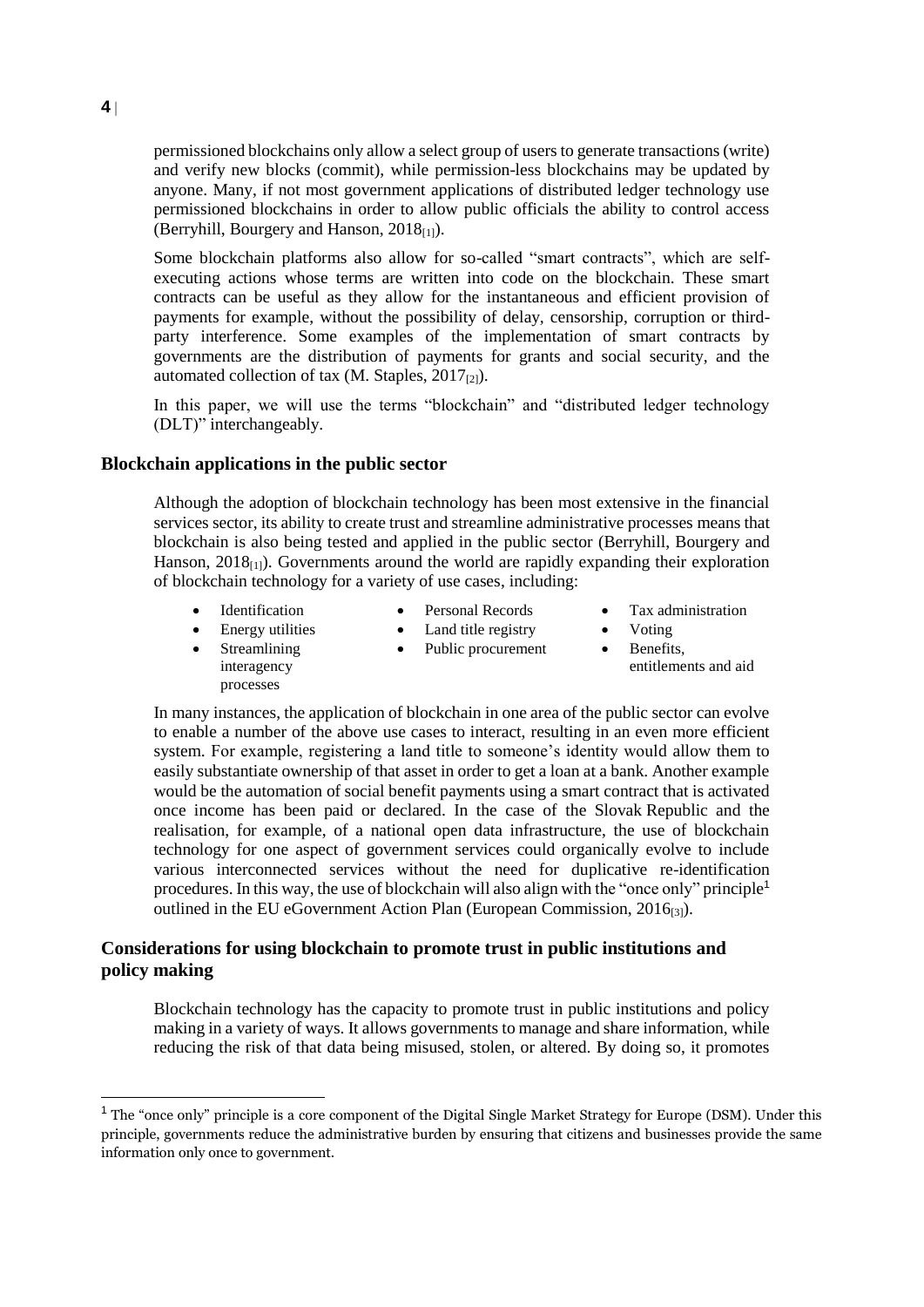trust in public institutions by increasing transparency, and assisting in the protection of the privacy of citizens.

However, despite the breadth of the potential applications as shown above, it is important to note that blockchain is not a panacea for all government problems. Before deciding to implement distributed ledger technology in a public institution, governments must consider the technical features of different types of blockchain, which may have certain limitations, including (Berryhill, Bourgery and Hanson,  $2018_{[1]}$ ):

- **Immutability** the characteristic immutability of blockchain technology may prove unsuitable in instances where public data needs to be regularly amended or deleted.
- **Transparency, confidentiality and decentralisation** as elaborated upon in Box 1. Blockchain and existing legal and regulatory frameworks – data privacy example [below,](#page-5-0) storing personal information on a blockchain raises several concerns surrounding privacy and confidentiality, and is often restricted by existing national or international legislation. As such, governments must carefully consider what information is stored on the distributed ledger itself.
- **Data storage** Blockchain is generally most appropriate as a way of maintaining a reliable record of transactions, rather than storing large amounts of data. Consequently, DLT may not in itself be the best fit for public institutions looking for data storage solutions.
- **Data quality** As is the case in traditional information systems, the quality of the data and resulting analysis of information stored on a blockchain depends on the quality of the data that is input at the outset.
- **Coding and governance models** The decentralisation of distributed ledger technology does not entirely eliminate the need for a central authority from all stages of the process. At minimum, blockchains must be built and coded with underlying decisions, including the governance models built in to the blockchain protocol.
- **Costs** The higher short-term costs associated with implementing an emerging technology such as blockchain has prevented widespread adoption thus far. This is also influenced by a lack of long-term visibility, and analysis of the return of investment and running costs.
- **Challenges related to the 'Proof of Work' consensus model** The original consensus technology employed by a number of blockchains, including the first blockchain to be deployed i.e. bitcoin, raises challenges surrounding energy consumption and scalability.

What is clear is that in the deployment of DLT, it is critical to consider the different types of DLT available and how their features may meet the specific needs of particular projects.

In addition to these technical considerations, one of the most fundamental challenges governments face in implementing this emerging technology is the lack of understanding, and consequent distrust by public servants and citizens. Despite blockchain's fundamental ability to facilitate trust, many decision-makers and citizens are wary of entrusting their private data and the provision of government services to a relatively new technology. Consequently, one of the initial hurdles for governments considering adopting blockchain technology is to educate public servants and their constituents on the benefits of blockchain, and its ability to streamline government services and provide transparency, without jeopardising other important considerations.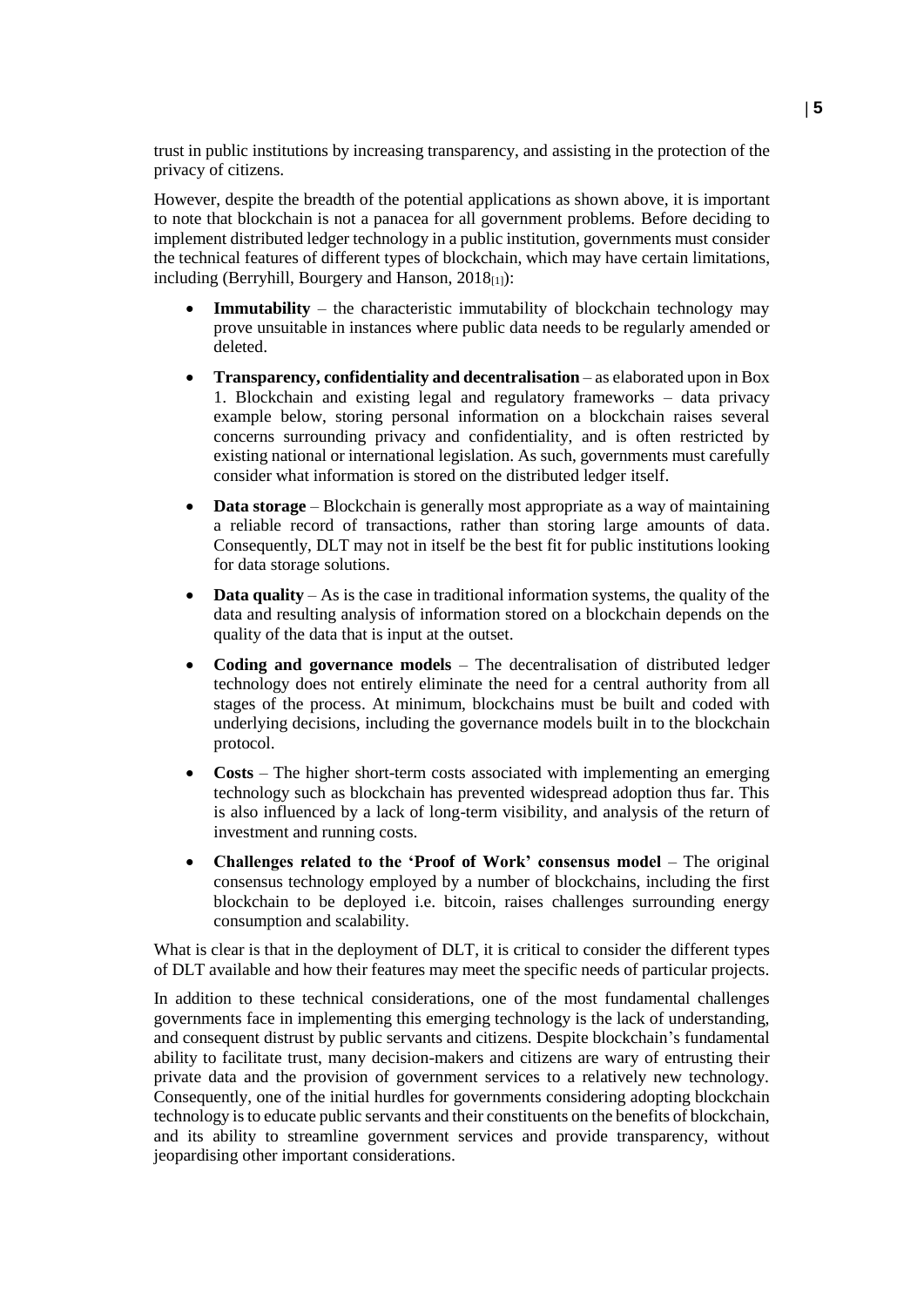#### <span id="page-5-0"></span>**Box 1. Blockchain and existing legal frameworks – data privacy example**

It is also important to consider the interaction of a potential blockchain use case with existing regulations, rules and laws. For example, some commentators have raised concerns that the recently introduced General Data Protection Regulation (GPDR) in the European Union challenges the underlying characteristics of distributed ledger technology. GDPR compliance is not however about a particular technology, but rather how the technology is used: "Just like there is no GDPR-compliant Internet, or GDPRcompliant artificial intelligence algorithm, there is no such thing as a GDPR-compliant blockchain technology. There are only GDPR-compliant use cases and applications" (Lyons, Courcelas and Timsit,  $2018_{[4]}$ )

Three issues in particular arise from GDPR and the nature of blockchains: 1) identifying the "data controller"; 2) the meaning of anonymisation of personal data; and 3) the right to be forgotten/right of erasure. While these issues have not yet been conclusively settled, some principles-based guidance does exist on how to consider the issue of GDPR compliance in blockchains (Lyons, Courcelas and Timsit, 2018[4]). It has also been suggested that this issue is easily resolved, and in fact, blockchain might be able to assist governments and organisations with GDPR compliance (Finck,  $2019_{[5]}$ ).<sup>2</sup>

#### **The digital landscape in the Slovak Republic and Europe Union**

In considering how DLT may be deployed in the Slovak Republic to support trust in public institutions and policy-making, first we must consider the broader digital environment in which such an initiative would take place.

#### **Current economic environment in the Slovak Republic**

The Slovak economy is experiencing strong, broad-based expansion as a result of strong links with the world economy, new production capacity, and inflows of investment (OECD,  $2019_{60}$ ). However as the Slovak government recognises, the technological innovation and global megatrends of the digital era have influenced an international shift from an industrial society to an information society. The 2019 European Innovation Scoreboard report categorised Slovakia as a moderate innovator performing at the EU standard in 2011, and highlighted the innovative sector and high-tech exports as two of the areas in which Slovakia scores particularly well (European Commission,  $2019_{[7]}$ ). A  $2018$  study predicted that the potential economic and developmental benefits of digitalisation in the Slovak Republic could surpass EUR 16 billion p.a. in additional gross domestic product by 2025 (Novak et al.,  $2018_{[8]}$ ).

<sup>&</sup>lt;sup>2</sup> The GDPR gives EU citizens the right to ask for their data to be deleted, except in circumstances where the data is being held as a legal obligation, public interest, or exercise of freedom of expression. In circumstances where personal data is being stored for a different reason, organisations and public institutions may store it 'off-chain' where it can be deleted without any evidence except a nonsensical cryptographic hash.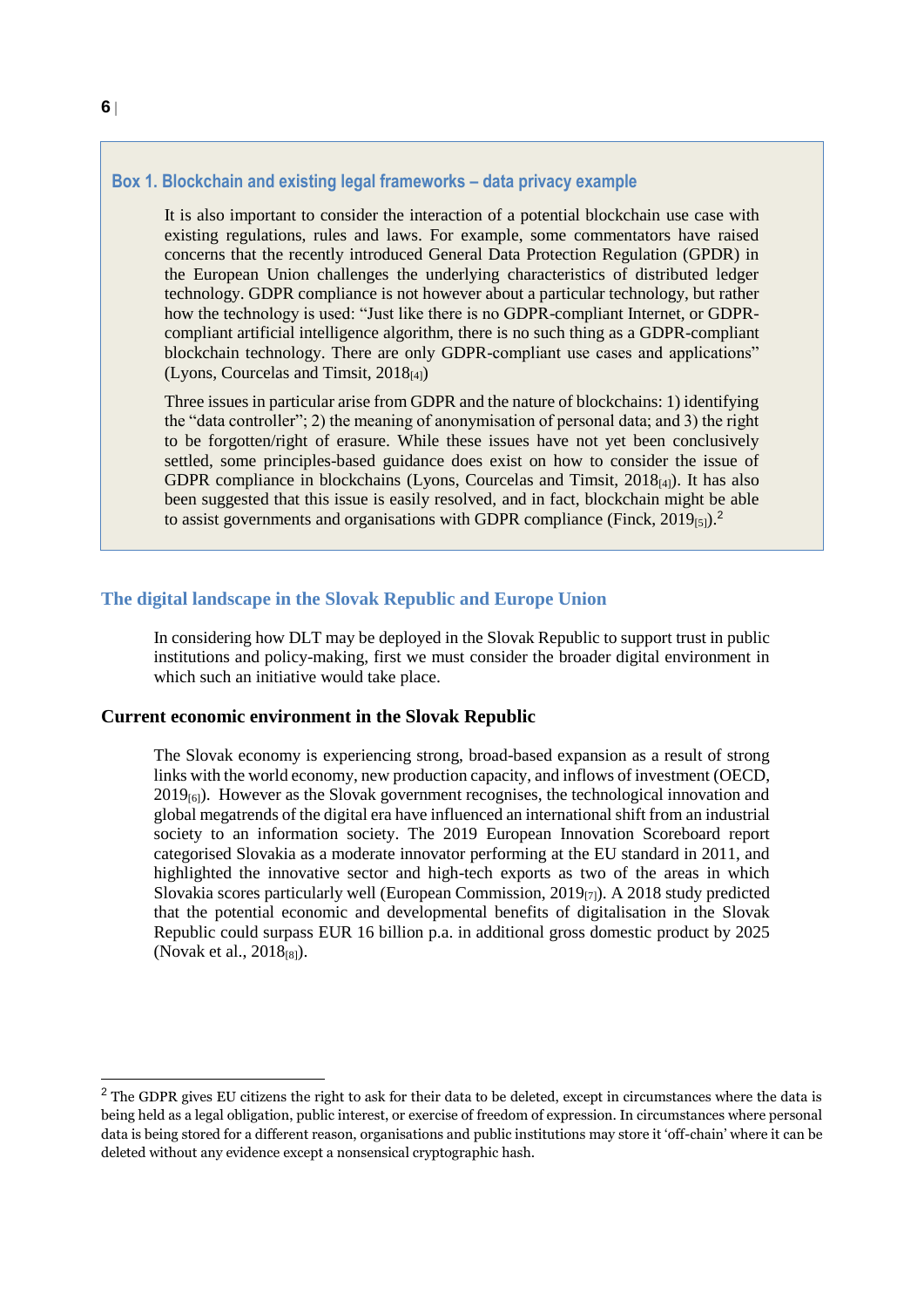#### **Government initiatives focusing on digital transformation in the Slovak Republic**

In recent years, the Slovak Republic has introduced several initiatives to navigate the digital era. The most significant of these include the *2030 Strategy for the Digital Transformation of Slovakia*, the corresponding Action Plans (the most recent of which is the *Action Plan for the digital transformation of Slovakia for 2019-2022*) and the *Slovak Action Plan for Open Government Partnership for 2020-2021*.

The *2030 Strategy for Digital Transformation of Slovakia* (hereafter the Strategy) is a framework and cross-sectional government strategy that defines the policy and particular priorities of Slovakia. The Strategy recognises blockchain as one of six current innovative technologies, and is committed to exploring opportunities for its implementation.

While there are potential opportunities for the implementation of distributed ledger technology to support a number of the objectives in the Strategy, the accompanying *Action Plan of the digital transformation of Slovakia 2019-2022* (hereafter the Action Plan) specifically acknowledges the use of blockchain for public administration in the EU, and beyond. Further, the Action Plan includes a commitment to testing of the utilisation of blockchain technology in public administration, and gradually implementing beneficial use cases provided they also reflect value for money.

By implementing technological innovation such as blockchain into public institutions, Slovakia's ambition is to create a 'data-driven State' in which a significant improvement in the collection and analysis of data by public institutions could enable the provision of higher quality government services. This vision intersects with another initiative of the Slovak government, the *Slovak Action Plan for Open Government Partnership for 2020- 2021* (hereafter OGP 2020-2021). The Slovak Republic has been a member of the multilateral Open Government Partnership initiative since its inception in 2011, and since then, has made significant strides towards a national open data infrastructure. Some examples are the adoption of the Law on the Register of Public Sector Partners, the creation of an Open Data Portal, and increasing availability of government datasets in open format. OGP 2020-2021 builds upon the previous three plans to implement an Open Government Partnership under the topics of open information, open education, open science and participation.

The Slovak Republic is also a key member of the China's  $17 + 1$  Initiative, aimed at intensifying and expanding cooperation between China and Europe. At the 2015 17+1 Summit, the Slovak Republic was appointed to lead collaboration in the field of innovation, technology transfer, and research and development  $(R & D)$ . Slovak leadership culminated in the 2019 publication of the 'Dubrovnik Guidelines for Cooperation between China and Central and Eastern European Countries', which includes guidelines for the establishment of the 'China-CEEC Blockchain Centre of Excellence' in the Slovak Republic (China-CEEC,  $2019_{[9]}$ ). This project symbolises the Slovak government's commitment to blockchain technology and technological innovation.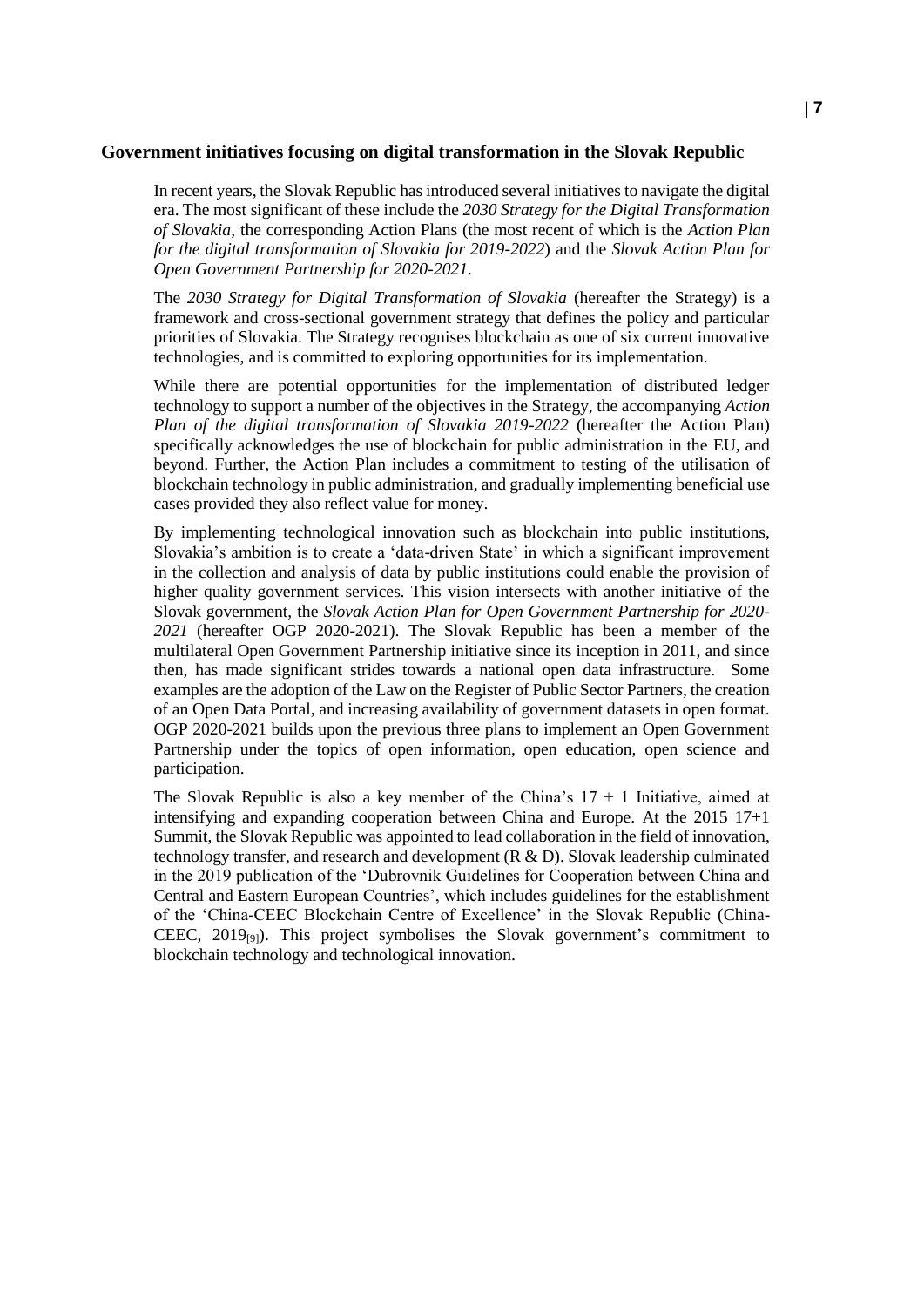#### **Box 2. Current blockchain ecosystem in the Slovak Republic**

The emerging blockchain ecosystem in the Slovak Republic is supported by civic associations such as [Blockchain Slovakia,](https://blockchainslovakia.sk/en/) the [Slovak FinTech Association](https://www.slovakfintech.sk/) and the [Slovak IT Association.](https://itas.sk/) There are also a number of private blockchain-based companies already established, some of whom are included below.

**Bethereum** is an innovative social betting solution that combines conventional betting with gamification and social media elements, and is built on blockchain technology for worldwide use. The entire process is fully decentralised, transparent, and uses smart contracts to protect funds and automatically distribute winnings. Bethereum hopes to expand to include a variety of content and third party games, and increase the value of its digital token, the 'Bether'.

**DECENT** is a multifaceted DLT company founded in 2015. It provides infrastructure to a variety of companies by way of its DCore blockchain protocol, and supports technological innovation through the DECENT Innovation Lab and Blockchain Incubator. The company began by harnessing the DCore blockchain protocol to develop a safe, transparent and fair way for content creators to publish their work without intermediary fees. It has since partnered with a variety of different projects to assist in the provision of smart energy, digital advertising, data tracking and audit, ticketing, certification and compliance, supply chain management, aerospace and defence. One of the use cases of DECENT's DCore blockchain protocol is the **3IPK** project to provide verifi1cation in the aviation industry and supply chain management. This project uses DLT and 'Smart Dust' fingerprinting to provide real-time tracking of aviation parts to improve transparency and safety, and eliminate unnecessary costs.

Another Slovakian company which uses blockchain technology is **Biotron**, which provides end-to-end data solutions in order to create and improve products, services and revenue streams. Biotron currently has two blockchain-based products: Petrolyze and Mobilyze. Petrolyze is currently being used by Shell Slovakia to optimise their retail chain. To do so, Biotron analyse data from mobile devices, road network geometry and open government data sets to identify potential areas for improvement. Mobilyze is a data-analysis system for smart cities. It collects and anonymises public data by way of an app, and provides analysis of people's movements in order to inform transport and city planning, and the provision of operations and services by governments.

#### **The broader European context**

The Slovak Republic's exploration of the use of blockchain technology to promote trust in public institutions and policy making accords with the broader European shift toward digital transformation. The wide-scale adoption of DLT across the EU has the potential to facilitate information sharing and the provision of services across-borders, simplify administrative processes, instil trust in citizens, and establish Europe's position at the forefront of the technological revolution (European Commission,  $2019_{[10]}$ ).

The European Commission has a holistic approach to blockchain technology (European Commission,  $2019_{[10]}$ ). It relies upon a number of partnerships to enable globally inclusive governance, reinforce cooperation and investments, support international standard setting and facilitate a dialogue between all relevant stakeholders. As part of this approach, the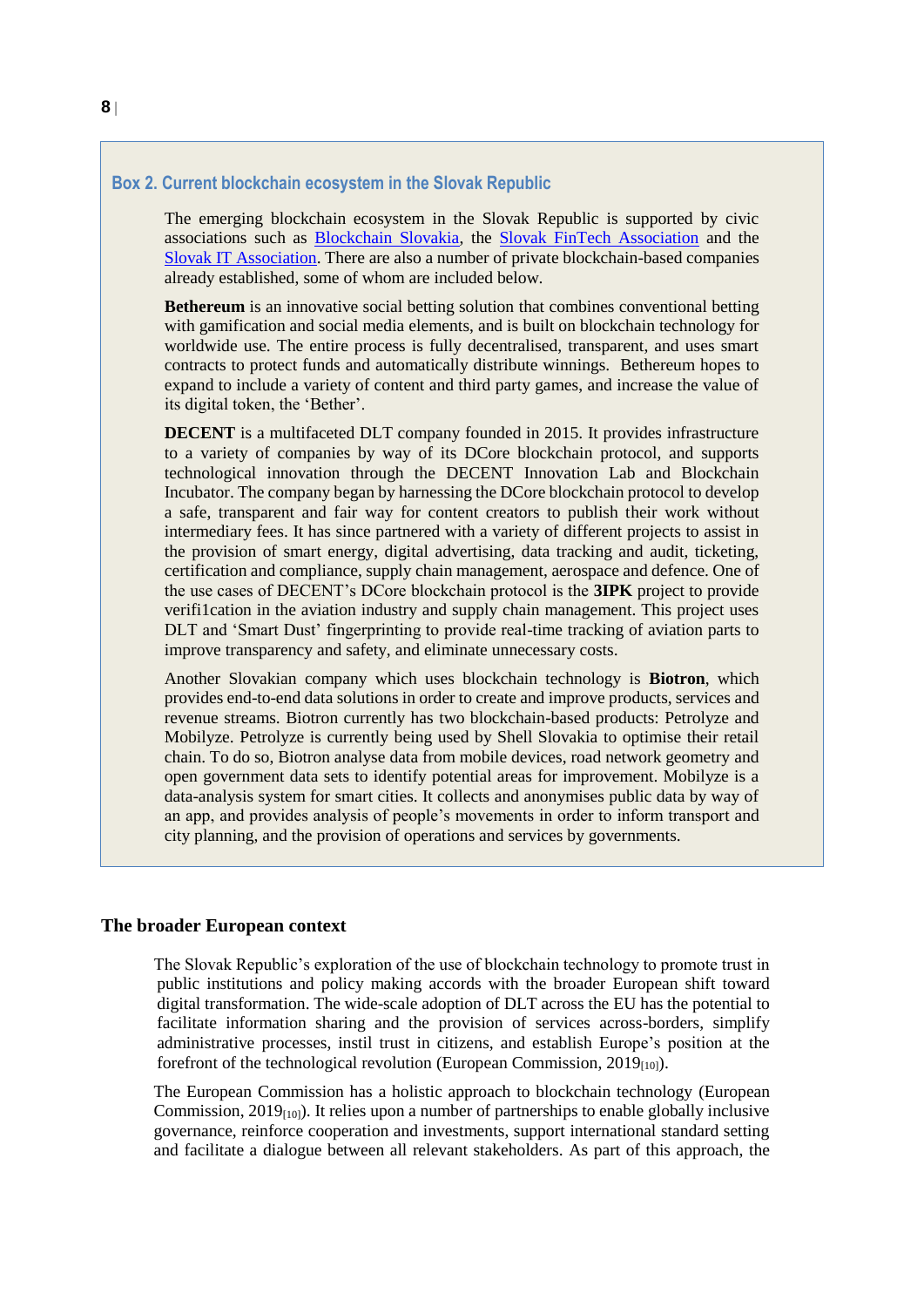European Blockchain Partnership (EBP), established in 2018, brings together government representatives from all members of the European Economic Area, with a commitment to realising the potential of blockchain-based services for the benefit of European citizens, society and economy. This includes the establishment of the European Blockchain Services Infrastructure (EBSI), which will deliver EU-wide cross-border services using DLT. The EBSI platform is a distributed network of interconnected nodes, which will be able to create and broadcast transactions and update the ledger accordingly. The European Commission has committed to operating a minimum number of nodes at the European level, with Member States being responsible for providing the relevant national infrastructure.

In 2020, EBSI will become a building block of the Connecting Europe Facility (CEF), providing multipurpose software, specifications and services to support the adoption of DLT by European institutions and public administrations. In its current exploration of the potential use of blockchain in the public sector, the Slovak Republic is well placed to align its national services with the open technical specifications of the EBSI platform. By doing so, the Slovak Republic would benefit from the creation and maintenance of an existing infrastructure, and enable cross-border expansion and exchange.

The European Commission also launched the European Blockchain Observatory and Forum in 2018 in partnership with the European Parliament. The Observatory and Forum is being run under the aegis of the European Commission's Directorate General for Communication Networks, Content and Technology (DG CONNECT), and acts as a stakeholder engagement platform to encourage and accelerate blockchain innovation and uptake It does so by monitoring European blockchain initiatives, producing educational materials, creating an accessible platform for collaboration and making recommendations on the role of the EU in the blockchain space.

In addition, there are a number of EU initiatives that support the development of blockchain as part of the broader digital environment, in the public and private sectors. As part of the 2021-2027 Multiannual Financial Framework, the European Commission has proposed the Digital Europe programme, which focuses on building digital capacities and the wide deployment of digital technologies. The Commission has proposed an overall investment of  $\epsilon$ 9.2 billion;  $\epsilon$ 1.3 billion of which is allocated to ensuring the use of digital technologies such as blockchain in and by the public sector. Digital innovation is also a specific objective of Horizon Europe 2021-2027, which proposes to invest  $\epsilon$ 15 billion of its  $\epsilon$ 100 billion budget in boosting key technologies. By developing opportunities for using blockchain technology to promote trust in public institutions and policy making, the Slovak Republic is well aligned with these broader European initiatives.

# <span id="page-8-0"></span>**Using blockchain technology to promote trust in public institutions and policy making**

In this section, we explore some of the potential applications of blockchain technology in line with the overarching strategic goals of the Slovak Republic and the broader European Union. Developing any of these proposals further requires, in the first instance, a process of sensitisation and capacity building regarding blockchain amongst officials in the public sector. Second, in order to strengthen knowledge capital in the Slovak Republic, opportunities to support and work with the local community – both academia and the private sector - as part of these projects should be prioritised. Thirdly, the Slovak legal framework should be considered to determine whether, and to what extent, it may currently inhibit the application of blockchain for public sector use.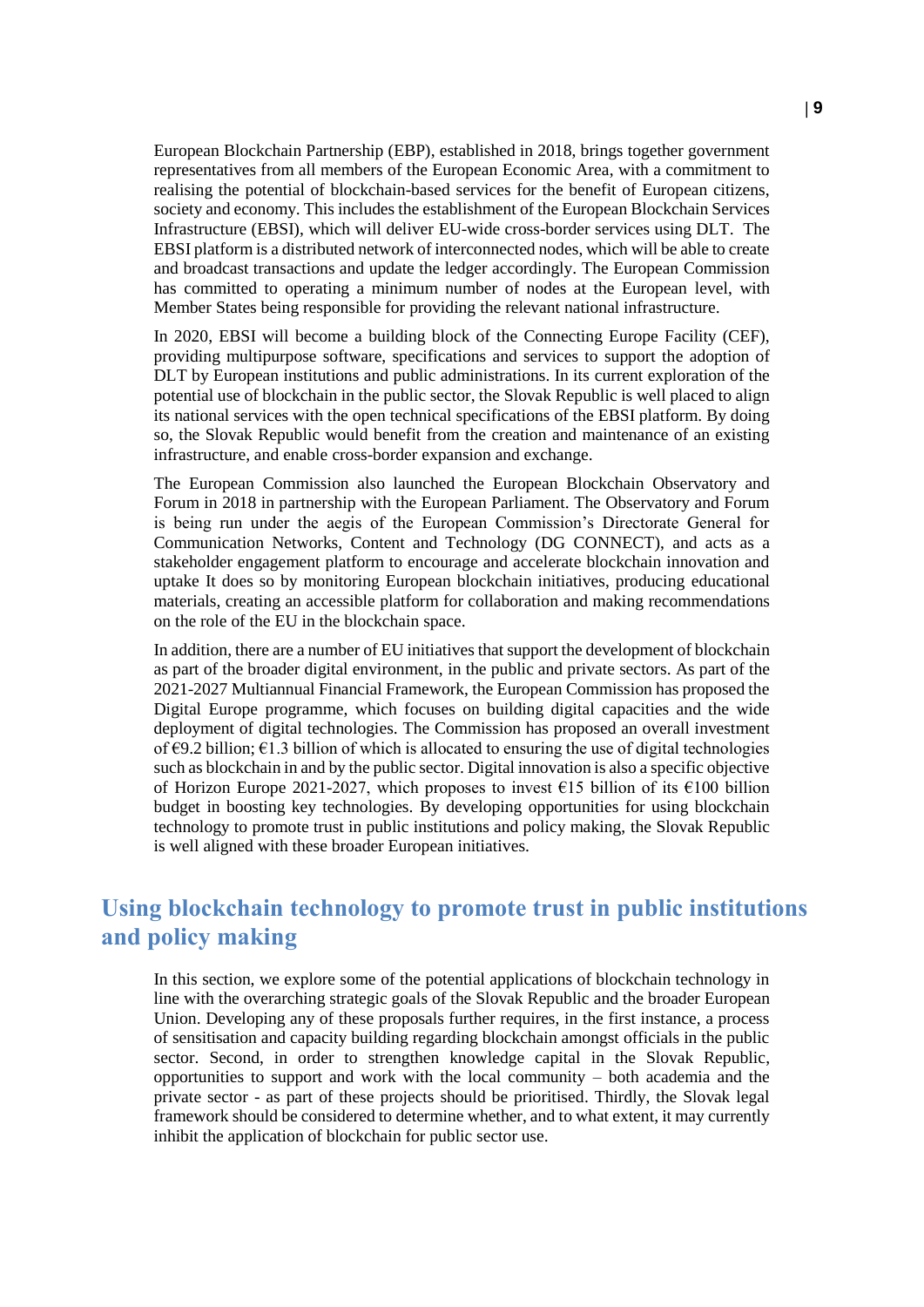#### **Testing the utilisation of blockchain technology in public administration**

The *2030 Strategy for the Digital Transformation of Slovakia* and its *Action Plan for the digital transformation of Slovakia for 2019-2022* acknowledge the potential benefits of blockchain technology in the public sector, and includes a specific commitment to testing the utilisation of blockchain technology in public administration (Slovak Republic,  $2019_{[11]}$ ). Noting the potential of blockchain technology and its increasing exploration for public administration in the EU and beyond, the Action Plan recognises the importance of providing systemic support to the research, testing, deployment and subsequent monitoring of DLT. The Action Plan also suggests that the application of blockchain in the public sector is only beneficial in circumstances where the situation includes a large number of independent entities without explicit trust, the proposed solution changes the function of public institutions to remove intermediaries, and a value cycle occurs in the ecosystem which cannot currently be captured. Further, it acknowledges the necessity of considering the economic and administrative costs of applying blockchain, and requires justification for the deployment of this relatively young and untested technology.

#### **Developing a national blockchain strategy and communities of practices**

Development of a coherent national plan, supported by a community of practice, can help promote a whole of government approach in support of this priority, and integrate it across a broad-range of stakeholders.

#### *Launching a national blockchain strategy*

One of the first examples of a national blockchain plan is Slovenia's Action Plan (European Commission,  $2019_{[12]}$ ) to enhance the implementation of blockchain technologies. Adopted in 2018, the Plan aims to accelerate and strengthen use of DLT solutions as well as create a regulatory framework for their adoption. Germany also released their strategy establishing a comprehensive framework for DLT innovation in September 2019, which announced priority measures to be launched in five main activity areas(Bundesministerium für Wirtschaft und Energie,  $2019_{[13]}$ . As at January 2019, Australia and Italy were also in the process of preparing national blockchain strategies (Ubaldi et al.,  $2019_{[14]}$ ).

In complement to the 2030 Digital Transformation Strategy, the government could consider drafting a national strategy to facilitate blockchain implementation in the public sector. Developing such a framework early could both set a clear direction for the government's efforts and help position the Slovak Republic as a leader in national blockchain policy, giving them further opportunity to contribute to a so far under-analysed space.

#### *Establishing communities of practices on blockchain technology*

Knowledge transfer and collaboration within and across sectors are both vital components of successful blockchain innovation (Berryhill, Bourgery and Hanson,  $2018_{[1]}$ ). In addition to a national blockchain strategy, the Slovak government may therefore consider convening a community of practice. Such a community would bring together blockchain experts from across the public sector (whole of government approach), as well as industry, academia and civil society, offering a platform through which to share best practices and experience as well as develop viable blockchain systems.

By way of example, the US Intergovernmental Emerging Citizen Technology Office (ECTO) launched a community of practice on blockchain technology in 2017. This community brought together government agencies in order to make knowledge of blockchain technology more accessible to civil servants. The government-wide community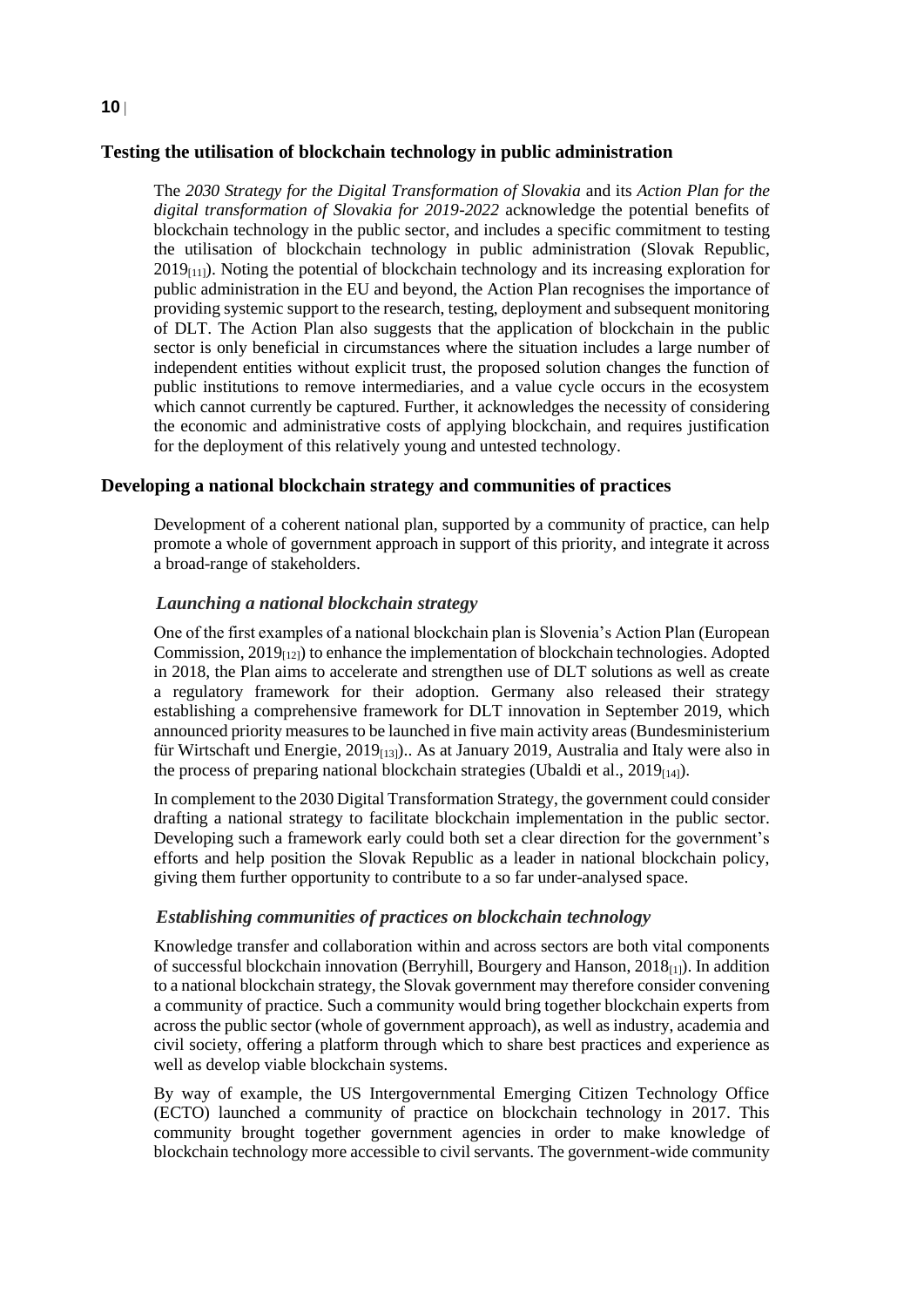of practice further helped officials make sense of the 200 public sector blockchain use cases gathered by ECTO. Through knowledge sharing, the community of practice helped public servants gain a clearer understanding of the technology and learn how to advance blockchain applications in a more proficient way (Berryhill, Bourgery and Hanson,  $2018_{[1]}$ ).

Communities of practice can furthermore be convened using a multi-stakeholder approach. The government of Australia convened such a community of practice in order to begin drafting their national blockchain strategy. This group involves blockchain experts from across the private sector and academia, and takes into account guidance from CSIRO's Data $61^3$  (Andrews, 2019 $_{[15]}$ )

#### *Using blockchain for public procurement*

Fraud and corruption within public institutions is one of the key drivers of distrust in government (OECD,  $2019_{[16]}$ ). Although the Slovak Republic has made progress in developing risk management frameworks, opportunities remain to improve fraud and corruption risks within public procurement procedures. Strengthening these processes has the additional benefits of promoting pubic trust, ensuring that investments are being directed at their intended goals, and demonstrating to citizens how investments are being utilised effectively.

Using blockchain for public procurement can assist in improving fraud and corruption risks by providing a transparent and immutable ledger. One example of the use of blockchain for public procurement is the HACKMX pilot project in Mexico. The project was developed to improve the existing complex public procurement process, including to prevent data from being modified or deleted, and promote public trust by allowing any person to evaluate the project or work that has been tendered in the system. Under the HACKMX model, public tenders are published on an electronic platform where registered companies can enter their proposals. Using smart contracts, HACKMX validates the proposals and sends them to the evaluator to verify that they meet the relevant criteria. Once all eligible proposals have been identified, the system selects the proposal that generates the greatest social benefit, and grants the tender. By using blockchain technology, every step in this process is recorded and available for review or audit if required.

The use of blockchain for public procurement is also being tested in Colombia. In partnership with the Inter-American Development Bank (IDB) and the World Economic Forum, the Colombian Inspector General's office is exploring opportunities for using DLT to enhance government transparency and accountability, and address corruption in public procurement. The initial project, commenced in 2019, will use blockchain to improve public transparency and integrity in school meal procurement. The outcome of this pilot will determine whether additional high-potential use cases are investigated, and inform a widely applicable policy framework for the use of blockchain to increase transparency in government processes (World Economic Forum,  $2019_{[17]}$ ).

In light of the opportunities identified to continue to improve its public procurement processes, the Slovak Republic could consider the development of a blockchain-based system to promote trust in public procurement processes. This could be achieved in consultation with existing international examples and upon review of the existing regulatory framework.

<sup>3</sup> Data61 is the data sciences division of CSIRO, Australia's national science agency.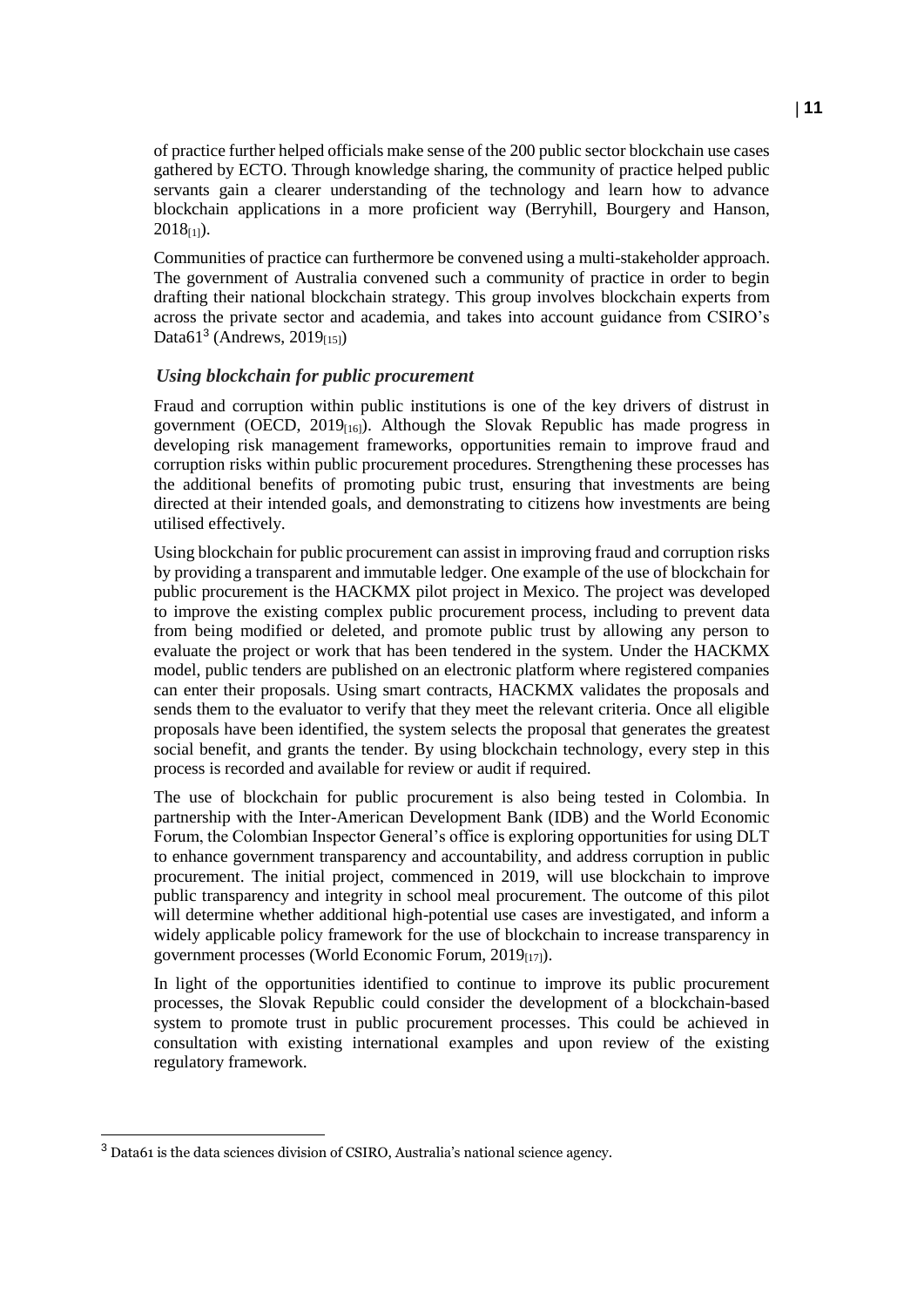#### *Using blockchain to verify public information being published on the Open Data Portal*

In 2019, analysis from the OECD demonstrated that despite recent positive momentum, the Slovak Republic remained significantly below the OECD average for performance on open government data initiatives (OECD,  $2019<sub>[18]</sub>$ ). As recognised in the Slovak Action Plan for Open Government Partnership for 2020-2021, one of the fundamental goals of the Open Government Portal is to increase transparency, participation and innovation by opening up public administration to citizens. The application of blockchain technology could promote trust in the Slovak government by enabling citizens to verify public information being published on the Open Data Portal, while also enhancing security of the data.

One example of the use of DLT to verify and protect public data is the Open Government Data- Change Protocol and Notarisation pilot in Vienna. This project aims to ensure the integrity of open government data by enabling independent checks to be made on all digitised city records. It does so by storing hashes of all of the city's data on public blockchains, where they can be retrieved and independently verified by interested members of the public (Digitales Wien,  $2018_{[19]}$ ).

The Slovak Republic may wish to consider testing the use of DLT to automate and verify information being published on the Open Data Portal. This could be achieved by facilitating data sharing with international use cases in order to develop a blockchain pilot.

#### *Using blockchain for financial administration*

In 2019, the Slovak Republic Financial Administration announced its consideration of the use of blockchain technology for tax collection. This could assist in the realisation of one of the OECD's key recommendations in its 2019 *Economic Survey of Slovak Republic* to reduce tax evasion and fraud, and build upon the recent Slovak introduction of electronic invoice data matching processes (OECD,  $2019_{[16]}$ ).

In the example, the implementation of a taxation system using blockchain-based ID may also assist in the gradual implementation of additional e-government services such as the management of public records in healthcare, land title registry and other fields beyond financial administration. Further, this application of DLT in the Slovak Republic could promote trust in public institutions by increasing transparency, streamlining tax collection and reducing compliance burdens, and enabling the provision of additional public services  $(OECD, 2018<sub>[20]</sub>).$ 

The most integrated example of the use of blockchain for tax administration is the Estonian e-tax system. The Estonian tax administration was the first public institution to offer eservices, and lead to the digitisation of almost every government service in Estonia. The etax system allows citizens to use a secure blockchain-based identity to declare and file tax declarations with an average processing time of three to five minutes (e-Estonia, 2019<sub>[21]</sub>). As a result, 98% of Estonian tax declarations are now filed online, and the willingness of citizens to pay taxes has increased (Republic of Estonia Tax and Customs Board,  $2019_{[22]}$ ). Further, a recent study of public opinion found that Estonians find the e-tax system comprehensible and fair, and are more likely to file accurate declarations (Republic of Estonia Tax and Customs Board,  $2019_{[22]}$ ).

#### *Using blockchain to streamline interagency processes*

Sharing information between government agencies can be inefficient, particularly when institutions rely on centralised, traditional or paper-based information systems (Berryhill, Bourgery and Hanson,  $2018_{[1]}$ ). These systems may require data to be entered into the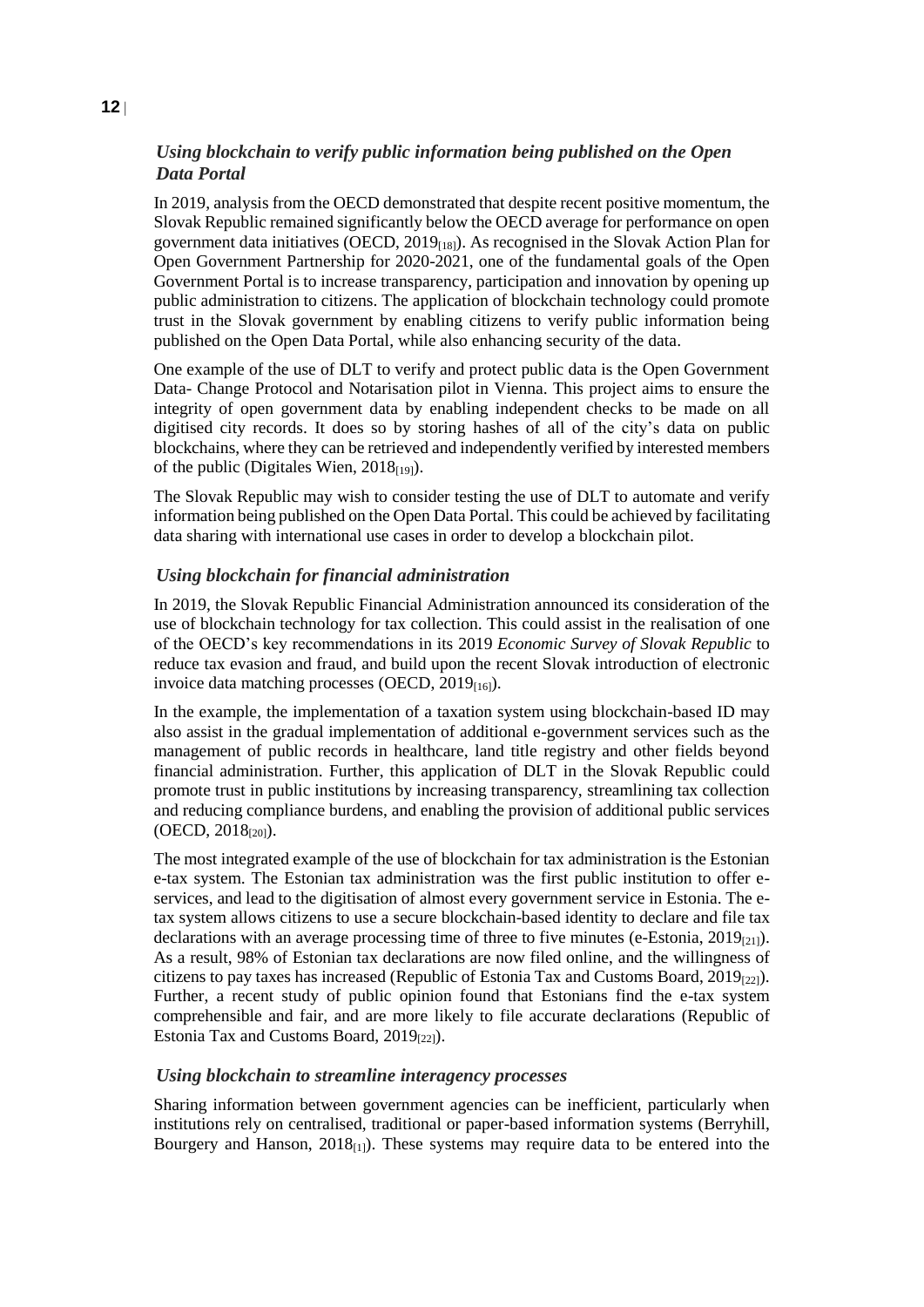system multiple times, creating opportunities for error and inconsistencies (Berryhill, Bourgery and Hanson,  $2018_{11}$ ).

Interoperability addresses these issues, greatly reducing time spent reconciling different sources of data and making it easier for public agencies to share information. Distributed ledger technology can provide the architecture of interoperable information systems that reduce friction between public agencies. Similarly, blockchain can support the "once only" principle mentioned above, which may help improve efficiency and eliminate redundant processes (European Commission, 2016<sub>[3]</sub>).

The Slovak government may consider implementing blockchain-based information systems that support this principle, allowing for more seamless data flow between public institutions. Such comprehensive digital transformation may take a considerable amount of time to carry out, far exceeding the scope of a pilot project. Therefore, it may be worthwhile to explore possibilities for the integration of blockchain solutions with existing legacy systems.

#### **Additional opportunities for exploring the applications of blockchain technology in the Slovak Republic**

Beyond the specific objective of enhancing trust in public administration and policymaking, there are other ways to support the development of new digital skills and businesses, in the Slovak Republic.

#### *Supporting the deployment of blockchain technology by small to medium Enterprises (SMEs) and entrepreneurs*

Small to medium enterprises (SMEs) and entrepreneurship are instrumental to ensuring that economies and societies adapt to major transformations such as digitalisation, globalisation, and environmental pressures. While Slovak investments in transport infrastructure are relatively high, information and communications technology investments are below the OECD standard. Further, affiliates of multinational companies in Slovakia favour technology import, while innovation and research and development (R & D) investments remain weak in local SMEs (OECD,  $2019_{[23]}$ ).

The further development and investment by the government in the deployment of blockchain technology by SMEs and entrepreneurs may have significant economic and societal effects, including to strengthen the national economy, assist in the digital transformation of Slovakia, and increase progress toward European and OECD standards. Indirectly, it may also promote a stronger relationship between citizens and the government, by encouraging collaboration and communication between the public and private sectors, and demonstrating investment in the success and innovation of Slovak SMEs and entrepreneurs.

One example of a public institution initiative to support the deployment of DLT by SMEs and entrepreneurs is the LBChain protocol launched by the Bank of Lithuania. LBChain is a blockchain protocol that combines technological infrastructure with a regulatory sandbox to allow fintech start-ups to develop products based on the LBChain protocol and test their business models in a controlled environment. Although the project is in its final stages of testing (with a launch date of March 2020), six Fintech companies have already tested their products in LBChain prototypes, and international SMEs and entrepreneurs are being encouraged to apply for product testing (Bank of Lithuania,  $2019_{[24]}$ ).

In the first instance, it would be important to undertake an in-depth study of the blockchain ecosystem in the Slovak Republic and how the existing policy and regulatory environment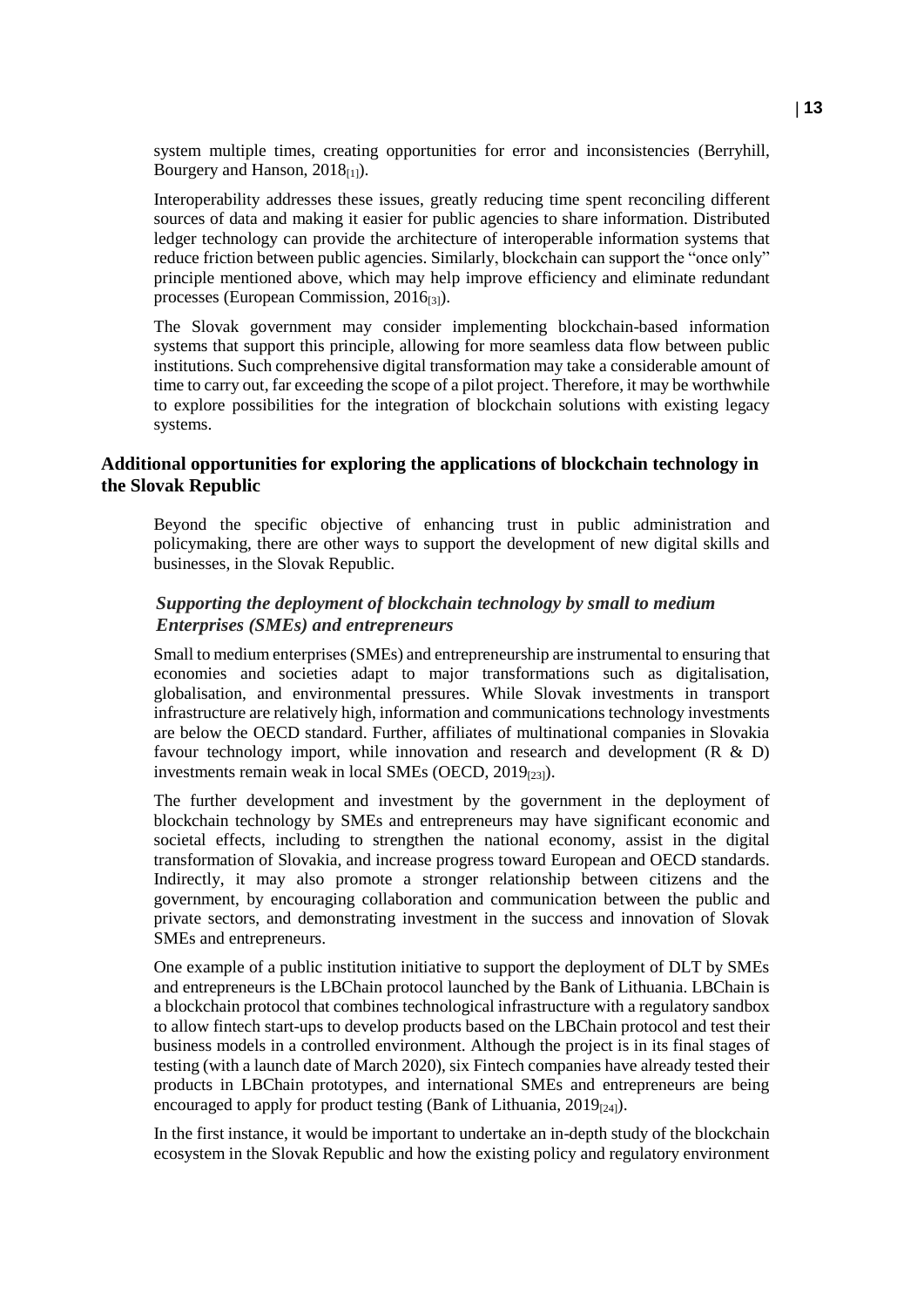is affecting its development. This would provide the basis through which, by drawing on global practices, it would be possible to consider what relevant and appropriate policy measures may help improve blockchain's diffusion amongst this important sector of the economy. The Slovak government may also consider the possibility of using DLT for the delivery of services to SMEs and an incremental approach to regulation including the introduction of a regulatory sandbox for blockchain-based SMEs and entrepreneurs.

#### *Supporting blockchain innovation through Public-Private Partnerships*

In addition to supporting blockchain deployment through SMEs, the Slovak Republic may consider partnering with private companies, who can provide technical assistance to civil servants in the design and implementation of blockchain-based solutions. Public-private partnerships (PPPs) can be an effective way for governments to benefit from the private sector's broad experience with the technology as well as address blockchain-related skills gaps within public administrations. It is important to note that PPPs are a rapidly growing trend and can be carried out through a variety of arrangements (Berryhill, Bourgery and Hanson,  $2018_{11}$ ). For instance, governments can collaborate with the growing number of private companies who now provide blockchain-as-a-service (BaaS) offerings (Berryhill, Bourgery and Hanson,  $2018_{[1]}$ ). Moving forward, the Slovak government may wish to explore these different opportunities for collaboration with private partners in the planning and implementation of pilot projects as well as for blockchain-based service provision.

### **Moving ahead**

While the potential to apply blockchain technology to support enhanced trust in public administration and policy-making is clear, it is necessary to set out how best to move from identifying this potential to exploring its real-life application.

As identified in the section *[Using blockchain technology to promote trust in public](#page-8-0)  [institutions and policy making](#page-8-0)*, the further assessment of any use cases requires a number of initial steps in order to supports its success. Namely:

- a) Sensitisation and capacity building regarding distributed ledger technologies amongst officials in the public sector. Not only will such a process build an understanding of the technology, its benefits and risks, such officials are best placed to identify appropriate opportunities within the administration in which deployment of the technology could be most appropriate and useful.
- b) Creation of a community of practice: engagement with the local academic community and private sector involved in distributed ledger technologies. As with engagement with public officials, this group of experts are well placed to identify opportunities to apply blockchain in the Slovak context. This phase further presents an opportunity to capitalise on the Slovak Republic's strengths in public consultation, as evidenced by the country's high scores on stakeholder engagement in the 2015 OECD Indicators of Regulatory Policy and Governance (iREG) (OECD,  $2017_{[25]}$ ). In addition, however, such a project offers an excellent opportunity to build skills and capacity within the local community, supporting a virtuous circle of skills development and deployment that fosters greater readiness for the increased digitalisation of our economy and society at large.
- c) Engagement with the international community. Many governments are currently in the process of exploring blockchain's applications and their policy implications, and there is significant opportunity to both draw from those experiences and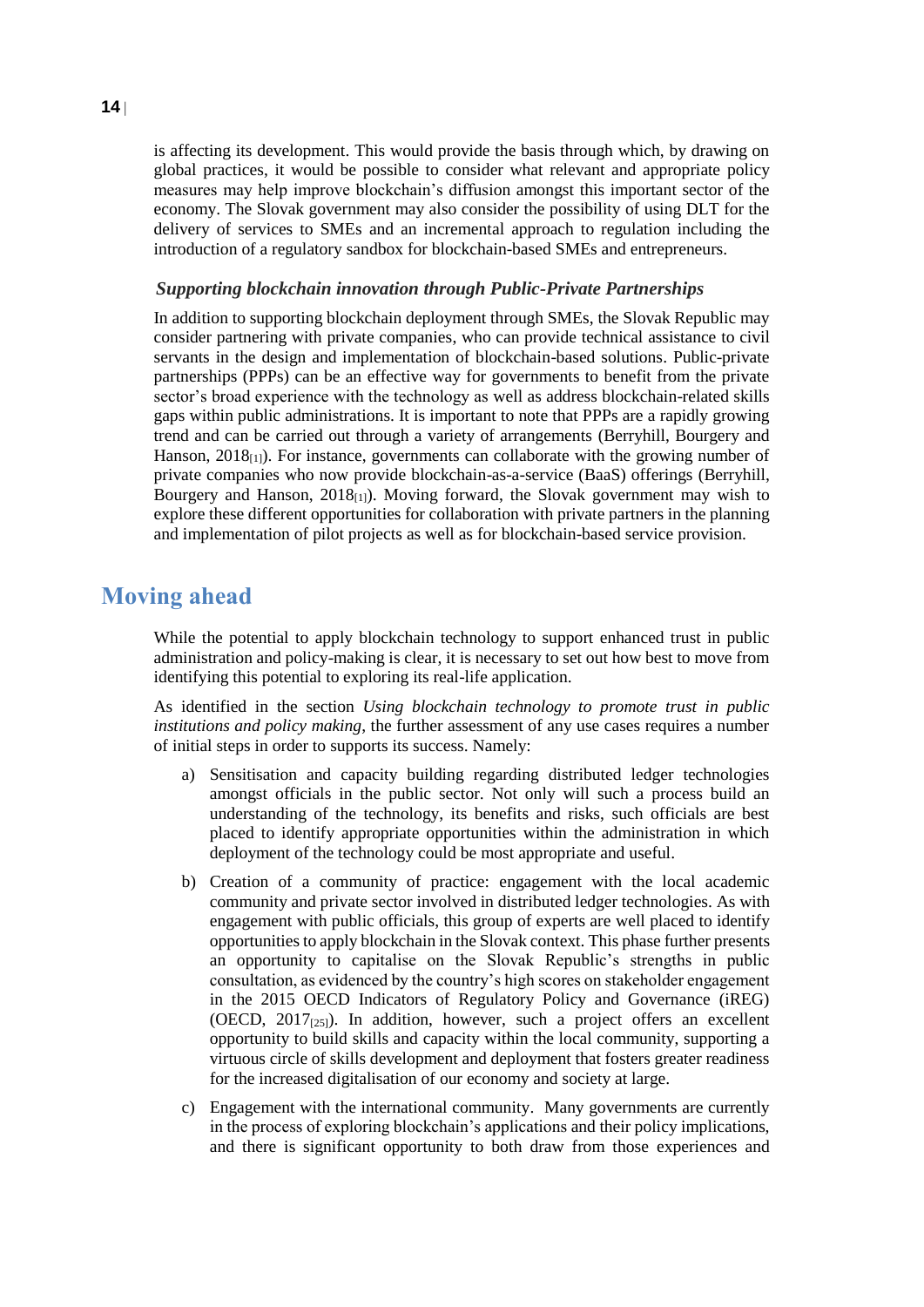identify opportunities for collaboration on projects with cross-border implications. As such, it is important as part of their ongoing exploration of this area that the Slovak Republic is engaged with the international community of experts exploring these issues.

In light of the overall objective of enhancing trust in public institutions and policy-making through the use of blockchain and the expertise of the OECD's Blockchain Policy Centre<sup>4</sup>, which is the global reference point on the policy implications of this technology, the next steps to progress this objective could include working with the Blockchain Policy Centre to:

- 1. Develop a specific National Blockchain Strategy (NBS) to promote blockchain innovation and identify priority areas for action. Drawing on the feedback and guidance of the community of practice through a series of workshops.
- 2. Based on the NBS, and keeping in mind the overall objective of enhancing trust and working with the public policymakers and community of practice, identify a small number of blockchain uses that would be most relevant and viable in the Slovak context, and develop these use cases in more detail. These use cases could draw from the examples in this report, such as public procurement, as well as insights from the community of practice.
- 3. Select one viable Blockchain use case to advance through a "proof of concept". Analyse results against the pre-established key performance indicators from the project. If found successful, advance into the pilot stage and subject to results, proceed to full-scale delivery.

<sup>&</sup>lt;sup>4</sup> The OECD Blockchain Policy Centre is the global reference point for policy makers on blockchain and other distributed ledger technologies (DLT). The Centre was created in 2018 to support governments in addressing the challenges of DLT as well as to seize the opportunities it offers for achieving policy objectives.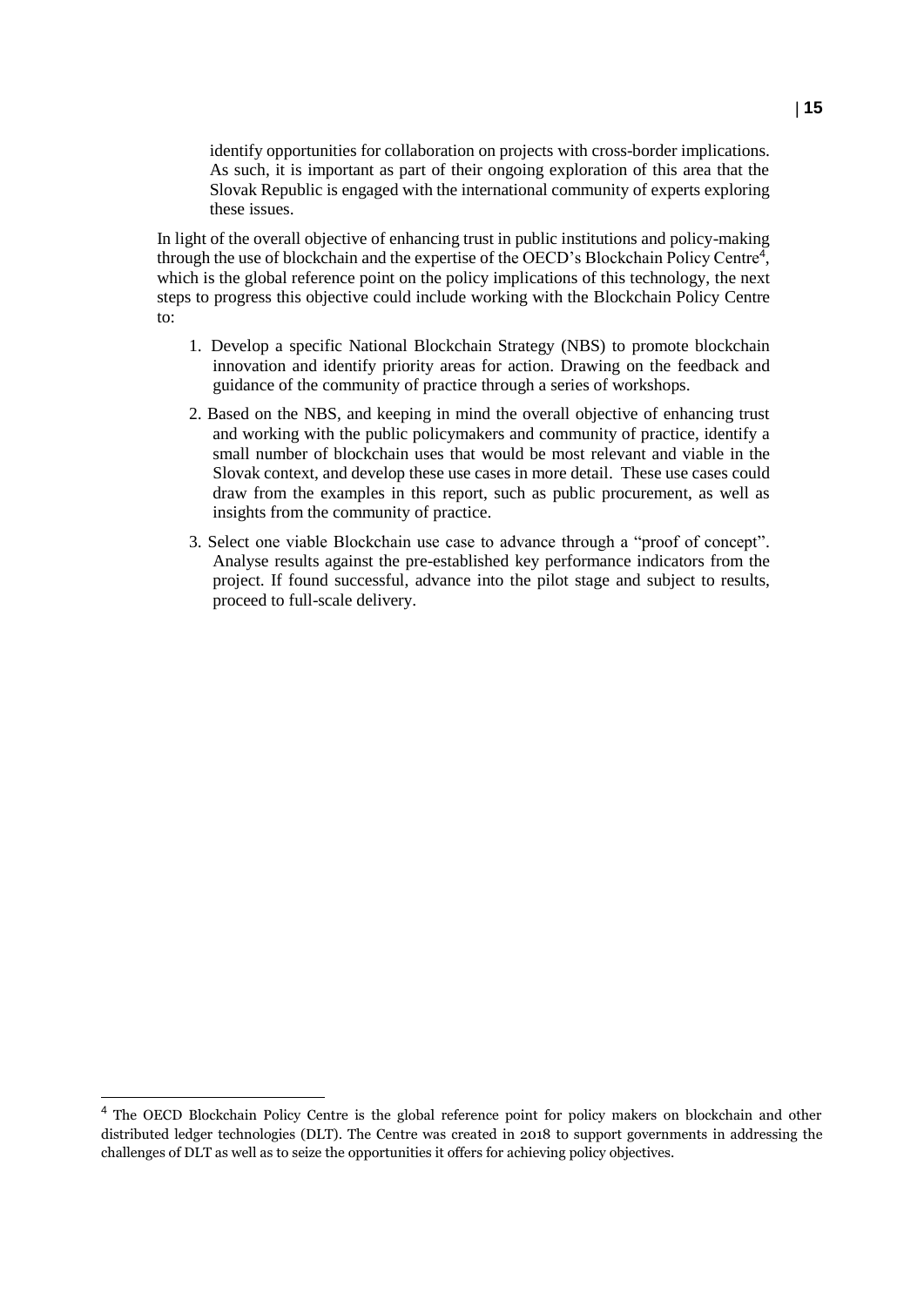# *References*

| Abbott, J., L. Tombs and P. Batterham (2019), Digital Street: Exploring the future of land registration<br>through new technologies.                                                                                                                      | $[28]$ |
|-----------------------------------------------------------------------------------------------------------------------------------------------------------------------------------------------------------------------------------------------------------|--------|
| Agencia EFE (2018), Mexico develops tender system with cryptocurrencies / THE DEBATE,<br>https://www.debate.com.mx/mexico/Mexico-desarrolla-sistema-de-licitaciones-con-criptomonedas-<br>20180403-0268.html.                                             | $[34]$ |
| Allessie, D. and M. Sobolewski (n.d.), Blockchain for digital government An assessment of pioneering<br>implementations in public services, http://dx.doi.org/10.2760/942739.                                                                             | $[26]$ |
| Andrews, K. (2019), Advancing Australia's Blockchain Industry,<br>https://www.minister.industry.gov.au/ministers/karenandrews/media-releases/advancing-australias-<br>blockchain-industry (accessed on 24 January 2020).                                  | $[15]$ |
| Bank of Lithuania (2019), LBChain   Bank of Lithuania, https://www.lb.lt/en/lbchain (accessed on<br>9 December 2019).                                                                                                                                     | $[24]$ |
| Berryhill, J., T. Bourgery and A. Hanson (2018), "Blockchains Unchained: Blockchain Technology and<br>its Use in the Public Sector", OECD Working Papers on Public Governance, No. 28, OECD<br>Publishing, Paris, https://dx.doi.org/10.1787/3c32c429-en. | $[1]$  |
| Bundesministerium für Wirtschaft und Energie (2019), Blockchain Strategy of the Federal Government,<br>https://www.bmwi.de/Redaktion/EN/Publikationen/Digitale-Welt/blockchain-<br>strategy.pdf? _blob=publicationFile&v=3.                               | $[13]$ |
| China-CEEC (2019), The China CEEC Blockchain Centre of Excellence,<br>https://blockchaincoe.org/china-ceec/ (accessed on 10 December 2019).                                                                                                               | $[9]$  |
| Commonwealth Scientific and Industrial Research Organisation (CSIRO) (2020), CSIRO Data 61:<br>About Us, https://data61.csiro.au/en/About (accessed on 24 January 2020).                                                                                  | $[32]$ |
| ConSensys (n.d.), Zug Digital ID: Blockchain Case Study for Government Issued Identity,<br>https://consensys.net/enterprise-ethereum/use-cases/government-and-the-public-sector/zug/<br>(accessed on 6 December 2019).                                    | $[30]$ |
| Digitales Wien (2018), Open Government in Vienna, https://digitales.wien.gv.at/site/en/open-<br>government-in-vienna/ (accessed on 9 December 2019).                                                                                                      | $[19]$ |
| e-Estonia (2019), e-Estonia - We have built a digital society and so can you, https://e-estonia.com/<br>(accessed on 9 December 2019).                                                                                                                    | $[21]$ |
| European Commission (2019), Blockchain Technologies / Digital Single Market,<br>https://ec.europa.eu/digital-single-market/en/blockchain-technologies (accessed on<br>10 December 2019).                                                                  | $[10]$ |
| European Commission (2019), "Digital Government Factsheet 2019: Slovenia", Digital Government<br>Factsheets, https://joinup.ec.europa.eu/sites/default/files/inline-files/.                                                                               | $[12]$ |
| European Commission (2019), European Innovation Scoreboard 2019 - Slovakia, European<br>Commission, https://ec.europa.eu/growth/industry/innovation/facts-figures/scoreboards en.                                                                         | $[7]$  |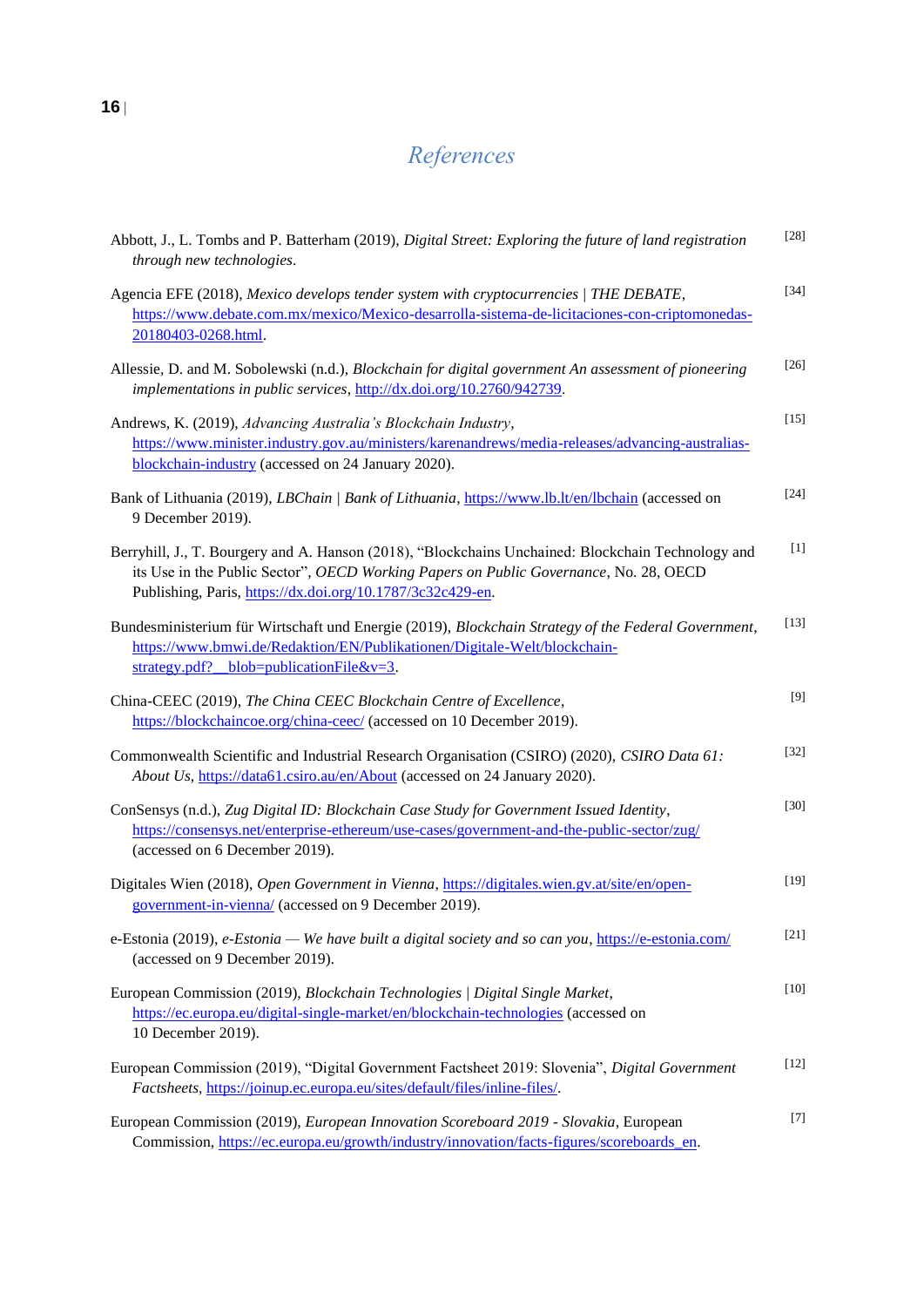# **17**

| European Commission (2016), EU eGovernment Action Plan 2016-2020: Accelerating the Digital<br>Transformation of Government, European Commission, https://eur-lex.europa.eu/legal-<br>content/EN/TXT/PDF/?uri=CELEX:52016DC0179&from=EN.                                                                                                                                                                                                     | $[3]$                                                                                                                                                                                          |
|---------------------------------------------------------------------------------------------------------------------------------------------------------------------------------------------------------------------------------------------------------------------------------------------------------------------------------------------------------------------------------------------------------------------------------------------|------------------------------------------------------------------------------------------------------------------------------------------------------------------------------------------------|
| European Commission Joint Research Centre (2019), Blockchain Now and Tomorrow: Assessing<br>Multidimensional Impacts of Distributed Ledger Technologies, http://dx.doi.org/10.2760/901029.                                                                                                                                                                                                                                                  | $[29]$                                                                                                                                                                                         |
| Exonum (n.d.), Improving the security of a government land registry, https://exonum.com/story-georgia<br>(accessed on 6 December 2019).                                                                                                                                                                                                                                                                                                     | $[27]$                                                                                                                                                                                         |
| Finck, M. (2019), Blockchain and the General Data Protection Regulation: Can distributed ledgers be<br>squared with European data protection law?, http://dx.doi.org/10.2861/535.                                                                                                                                                                                                                                                           | $[5]$                                                                                                                                                                                          |
| Lyons, Tom; Courcelas, Ludovic; Timsit, K. (2018), Blockchain and the GDPR.                                                                                                                                                                                                                                                                                                                                                                 | $[31]$                                                                                                                                                                                         |
| Lyons, T., L. Courcelas and K. Timsit (2018), Blockchain and the GDPR, EU Blockchain Observatory<br>and Forum,                                                                                                                                                                                                                                                                                                                              | $[4]$                                                                                                                                                                                          |
| https://www.eublockchainforum.eu/sites/default/files/reports/20181016_report_gdpr.pdf.                                                                                                                                                                                                                                                                                                                                                      |                                                                                                                                                                                                |
| M. Staples, S. (2017), Risks and Opportunities for Systems Using Blockchain and Smart Contracts,<br>Data61 (CSIRO).                                                                                                                                                                                                                                                                                                                         | $[2]$                                                                                                                                                                                          |
| Novak, J. et al. (2018), The rise of Digital Challengers How digitization can become the next growth<br>engine for Central and Eastern Europe Perspective on Slovakia,<br>https://digitalchallengers.mckinsey.com/files/The-rise-of-Digital-Challengers_Perspective-on-<br>SK.pdf (accessed on 10 December 2019).                                                                                                                           | $[8]$                                                                                                                                                                                          |
| OECD (2019), OECD Economic Survey of Slovak Republic - Executive Summary, OECD Publishing,<br>Paris.                                                                                                                                                                                                                                                                                                                                        | $[6] % \begin{center} \includegraphics[width=\linewidth]{imagesSupplemental/Imit} \caption{The image shows the image shows a function of the number of times.} \label{fig:limal} \end{center}$ |
| OECD (2019), OECD SME and Entrepreneurship Outlook 2019, OECD Publishing, Paris,<br>https://doi.org/10.1787/34907e9c-en.                                                                                                                                                                                                                                                                                                                    | $[23]$                                                                                                                                                                                         |
| OECD (2019), Open Government Data: Enabling Policy Maturity and Sustainability, OECD<br>Publishing, Paris, https://doi.org/10.1787/8ccf5c38-en.                                                                                                                                                                                                                                                                                             | $[18]$                                                                                                                                                                                         |
| OECD (2019), Tackling Fraud and Corruption Risks in the Slovak Republic: A Strategy with Key<br>Actions for the European Structural and Investment Funds, OECD Public Governance Reviews.<br>OECD Publishing, Paris, https://dx.doi.org/10.1787/6b8da11a-en.                                                                                                                                                                                | $[16]$                                                                                                                                                                                         |
| OECD (2018), Special feature-Beyond the international tax rules: The impact of digitalisation on other<br>aspects of the tax system.                                                                                                                                                                                                                                                                                                        | $[20]$                                                                                                                                                                                         |
| OECD (2017), Government at a Glance 2017: Country Fact Sheet: Slovak Republic, OECD Publishing,<br>Paris, https://www.oecd.org/gov/gov-at-a-glance-2017-slovak-republic.pdf.                                                                                                                                                                                                                                                                | $[25]$                                                                                                                                                                                         |
| Republic of Estonia Tax and Customs Board (2019), Study: Willingness of the people of Estonia to pay<br>taxes is improving, knowledge and attitudes of the young people about taxes shall fall behind the<br>people of a more advanced age   Estonian Tax and Customs Board, https://www.emta.ee/eng/study-<br>willingness-people-estonia-pay-taxes-improving-knowledge-and-attitudes-young-people-about<br>(accessed on 10 December 2019). | $[22]$                                                                                                                                                                                         |
| Slovak Republic (2019), Action plan for the digital transformation of Slovakia for 2019-2022.                                                                                                                                                                                                                                                                                                                                               | $[11]$                                                                                                                                                                                         |